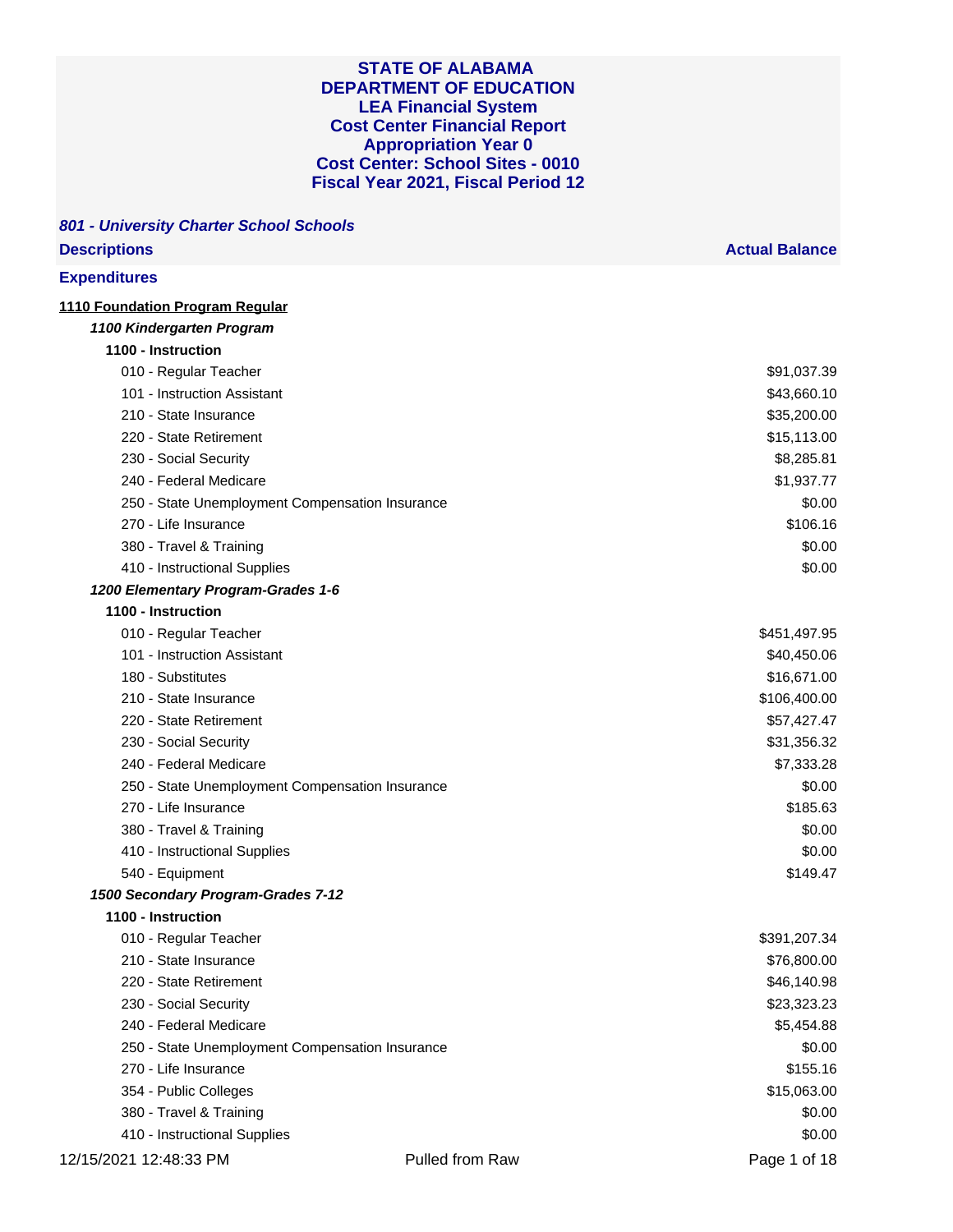| 801 - University Charter School Schools         |                       |
|-------------------------------------------------|-----------------------|
| <b>Descriptions</b>                             | <b>Actual Balance</b> |
| 620 - Dues & Fees                               | \$1,550.00            |
| 2300 Children with Disabilities - Grades 1-6    |                       |
| 1100 - Instruction                              |                       |
| 380 - Travel & Training                         | \$0.00                |
| 2800 Gifted and Talented Program                |                       |
| 1100 - Instruction                              |                       |
| 014 - Teacher - Gifted                          | \$4,687.50            |
| 230 - Social Security                           | \$290.60              |
| 240 - Federal Medicare                          | \$68.00               |
| 2170 - Psychological Services                   |                       |
| 311 - Student Educational Services              | \$1,100.00            |
| 2900 Children with Disabilities - Other         |                       |
| 1100 - Instruction                              |                       |
| 015 - Teacher - Collaborative Special Education | \$125,983.17          |
| 101 - Instruction Assistant                     | \$57,136.79           |
| 210 - State Insurance                           | \$42,720.00           |
| 220 - State Retirement                          | \$15,901.96           |
| 230 - Social Security                           | \$10,936.30           |
| 240 - Federal Medicare                          | \$2,557.69            |
| 250 - State Unemployment Compensation Insurance | \$0.00                |
| 2180 - Speech Pathology and Audiology Services  |                       |
| 311 - Student Educational Services              | \$41,526.00           |
| 2190 - Other Student Support Services           |                       |
| 311 - Student Educational Services              | \$32,508.75           |
| 3500 Career Guidance & Counseling               |                       |
| 2120 - Guidance and Counseling Services         |                       |
| 112 - Career Coach                              | \$42,868.24           |
| 210 - State Insurance                           | \$9,600.00            |
| 220 - State Retirement                          | \$4,809.87            |
| 230 - Social Security                           | \$2,392.22            |
| 240 - Federal Medicare                          | \$559.47              |
| 250 - State Unemployment Compensation Insurance | \$92.00               |
| 270 - Life Insurance                            | \$11.64               |
| 380 - Travel & Training                         | \$1,671.00            |
| <b>4400 School Sponsored Activities</b>         |                       |
| 1100 - Instruction                              |                       |
| 419 - Other Instructional Supplies              | \$0.00                |
| 4501 Baseball                                   |                       |
| 1100 - Instruction                              |                       |
| 197 - Head Athletic Coach                       | \$3,999.96            |
|                                                 |                       |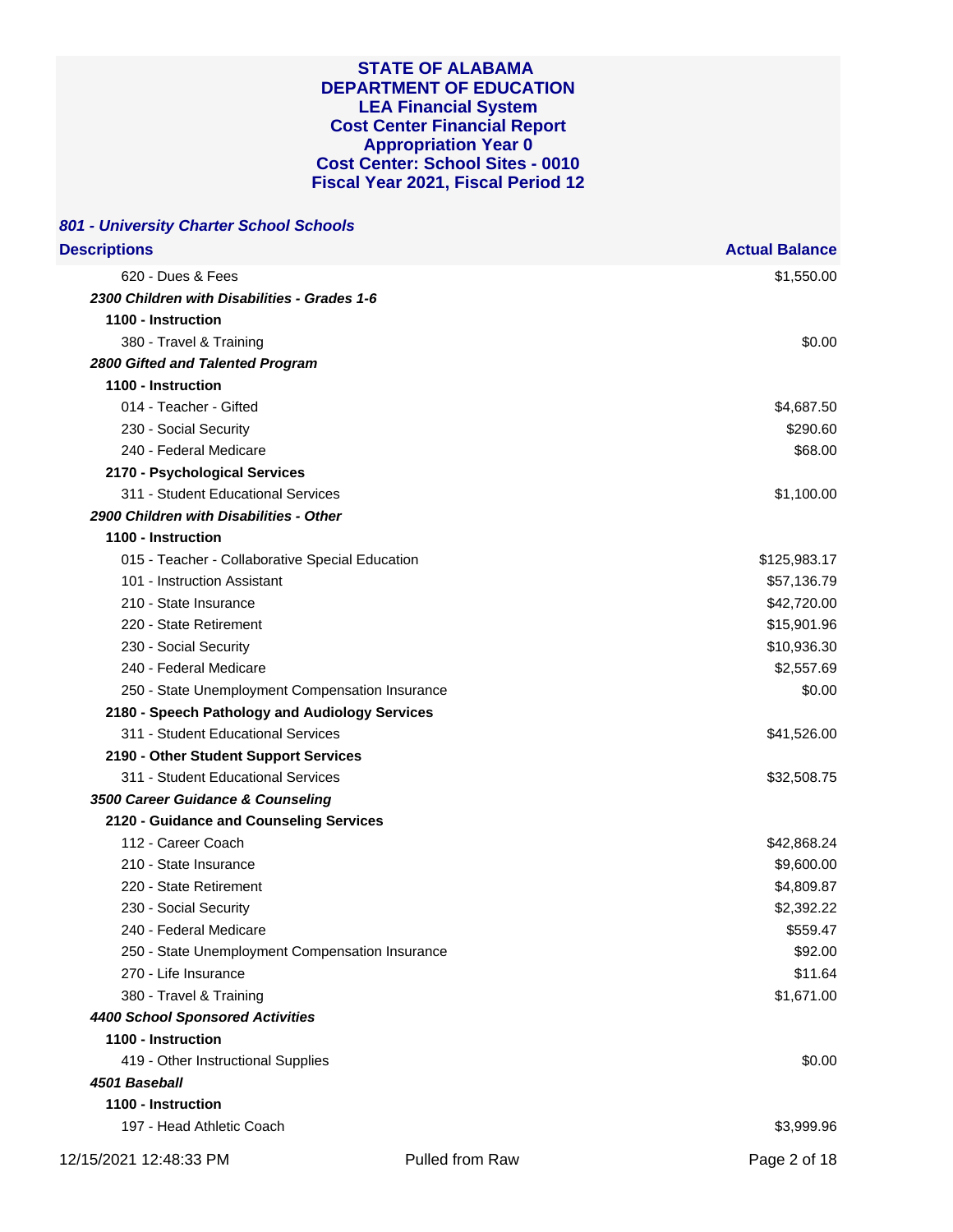| <b>Descriptions</b>            | <b>Actual Balance</b> |
|--------------------------------|-----------------------|
| 198 - Assistant Athletic Coach | \$0.00                |
| 220 - State Retirement         | \$74.80               |
| 230 - Social Security          | \$248.03              |
| 240 - Federal Medicare         | \$58.07               |
| 4502 Basketball                |                       |
| 1100 - Instruction             |                       |
| 197 - Head Athletic Coach      | \$8,166.59            |
| 198 - Assistant Athletic Coach | \$3,054.35            |
| 220 - State Retirement         | \$177.80              |
| 230 - Social Security          | \$695.58              |
| 240 - Federal Medicare         | \$162.68              |
| 4503 Football                  |                       |
| 1100 - Instruction             |                       |
| 197 - Head Athletic Coach      | \$9,416.68            |
| 198 - Assistant Athletic Coach | \$11,666.54           |
| 220 - State Retirement         | \$376.64              |
| 230 - Social Security          | \$1,307.02            |
| 240 - Federal Medicare         | \$305.71              |
| <b>4504 Golf</b>               |                       |
| 1100 - Instruction             |                       |
| 197 - Head Athletic Coach      | \$1,999.92            |
| 220 - State Retirement         | \$41.20               |
| 230 - Social Security          | \$123.96              |
| 240 - Federal Medicare         | \$29.03               |
| 4506 Softball                  |                       |
| 1100 - Instruction             |                       |
| 197 - Head Athletic Coach      | \$4,499.96            |
| 198 - Assistant Athletic Coach | \$3,750.00            |
| 220 - State Retirement         | \$130.90              |
| 230 - Social Security          | \$511.51              |
| 240 - Federal Medicare         | \$119.64              |
| 4507 Tennis                    |                       |
| 1100 - Instruction             |                       |
| 197 - Head Athletic Coach      | \$1,333.28            |
| 230 - Social Security          | \$82.64               |
| 240 - Federal Medicare         | \$19.28               |
| 4508 Volleyball                |                       |
| 1100 - Instruction             |                       |
| 197 - Head Athletic Coach      | \$3,999.96            |
| 198 - Assistant Athletic Coach | \$3,000.00            |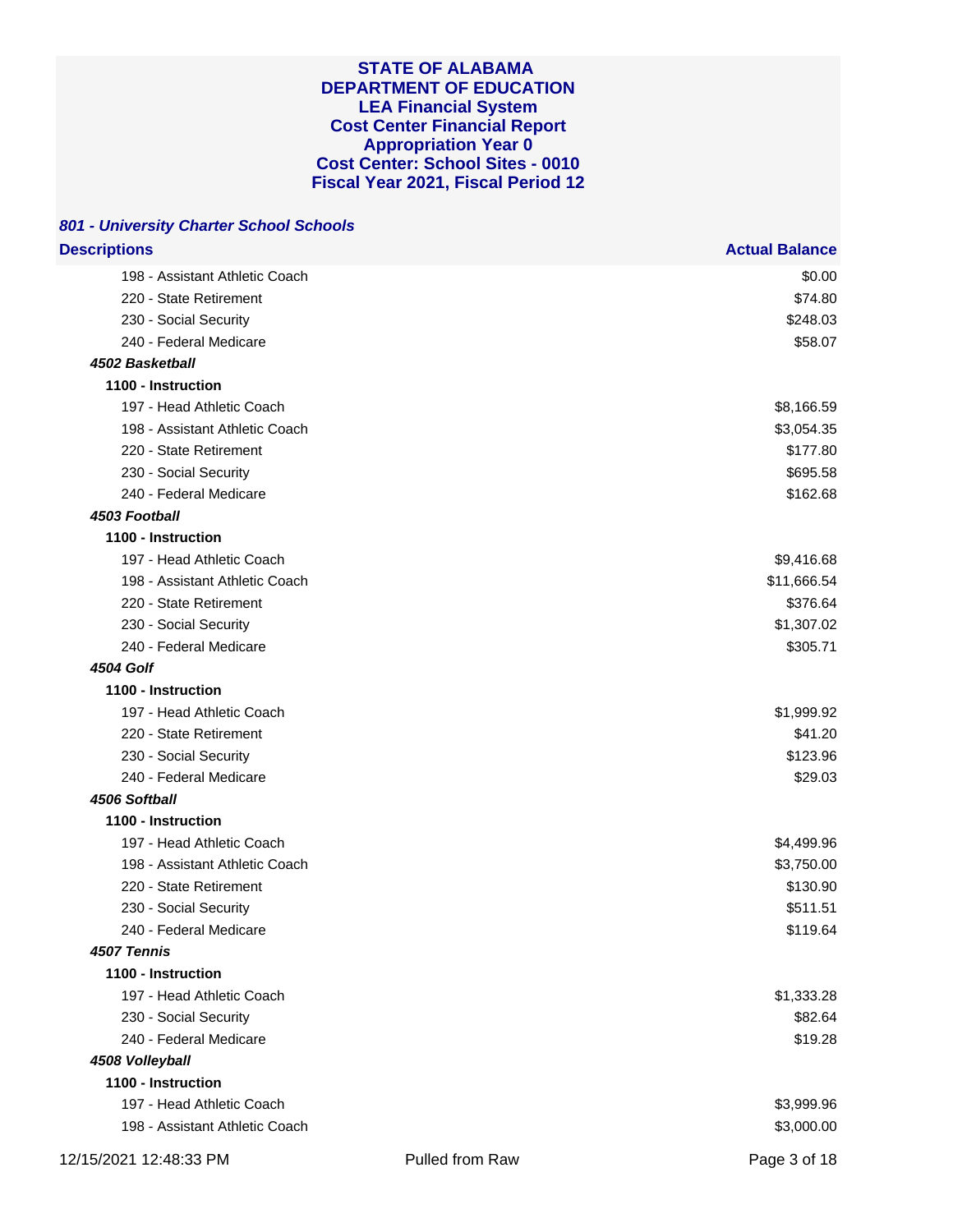| <b>Descriptions</b>                             | <b>Actual Balance</b> |
|-------------------------------------------------|-----------------------|
| 220 - State Retirement                          | \$130.90              |
| 230 - Social Security                           | \$434.03              |
| 240 - Federal Medicare                          | \$101.51              |
| 397 - Athletic Officials                        | \$0.00                |
| 399 - Other Purchased Services                  | \$0.00                |
| 4510 Other Sport                                |                       |
| 1100 - Instruction                              |                       |
| 197 - Head Athletic Coach                       | \$4,333.30            |
| 198 - Assistant Athletic Coach                  | \$500.00              |
| 220 - State Retirement                          | \$102.84              |
| 230 - Social Security                           | \$299.70              |
| 240 - Federal Medicare                          | \$70.12               |
| <b>8100 Instructional Services</b>              |                       |
| 1100 - Instruction                              |                       |
| 010 - Regular Teacher                           | \$380,065.78          |
| 101 - Instruction Assistant                     | \$18,918.05           |
| 180 - Substitutes                               | \$23,818.38           |
| 210 - State Insurance                           | \$95,283.80           |
| 220 - State Retirement                          | \$47,017.81           |
| 230 - Social Security                           | \$25,690.75           |
| 240 - Federal Medicare                          | \$6,008.25            |
| 250 - State Unemployment Compensation Insurance | \$4,544.23            |
| 270 - Life Insurance                            | \$1,329.85            |
| 290 - Other Employee Benefits                   | \$1,726.08            |
| 310 - Professional Educational Services         | \$1,980.00            |
| 399 - Other Purchased Services                  | \$467.79              |
| 410 - Instructional Supplies                    | \$16,884.00           |
| 420 - Books & Periodicals                       | \$31,403.00           |
| 495 - Computer Hardware                         | \$12,260.64           |
| 8210 Student Support Services                   |                       |
| 2110 - Attendance Services                      |                       |
| 147 - Registrar                                 | \$36,131.72           |
| 210 - State Insurance                           | \$9,600.00            |
| 220 - State Retirement                          | \$4,054.02            |
| 230 - Social Security                           | \$2,217.84            |
| 240 - Federal Medicare                          | \$518.69              |
| 250 - State Unemployment Compensation Insurance | \$92.00               |
| 270 - Life Insurance                            | \$24.30               |
| 380 - Travel & Training                         | \$0.00                |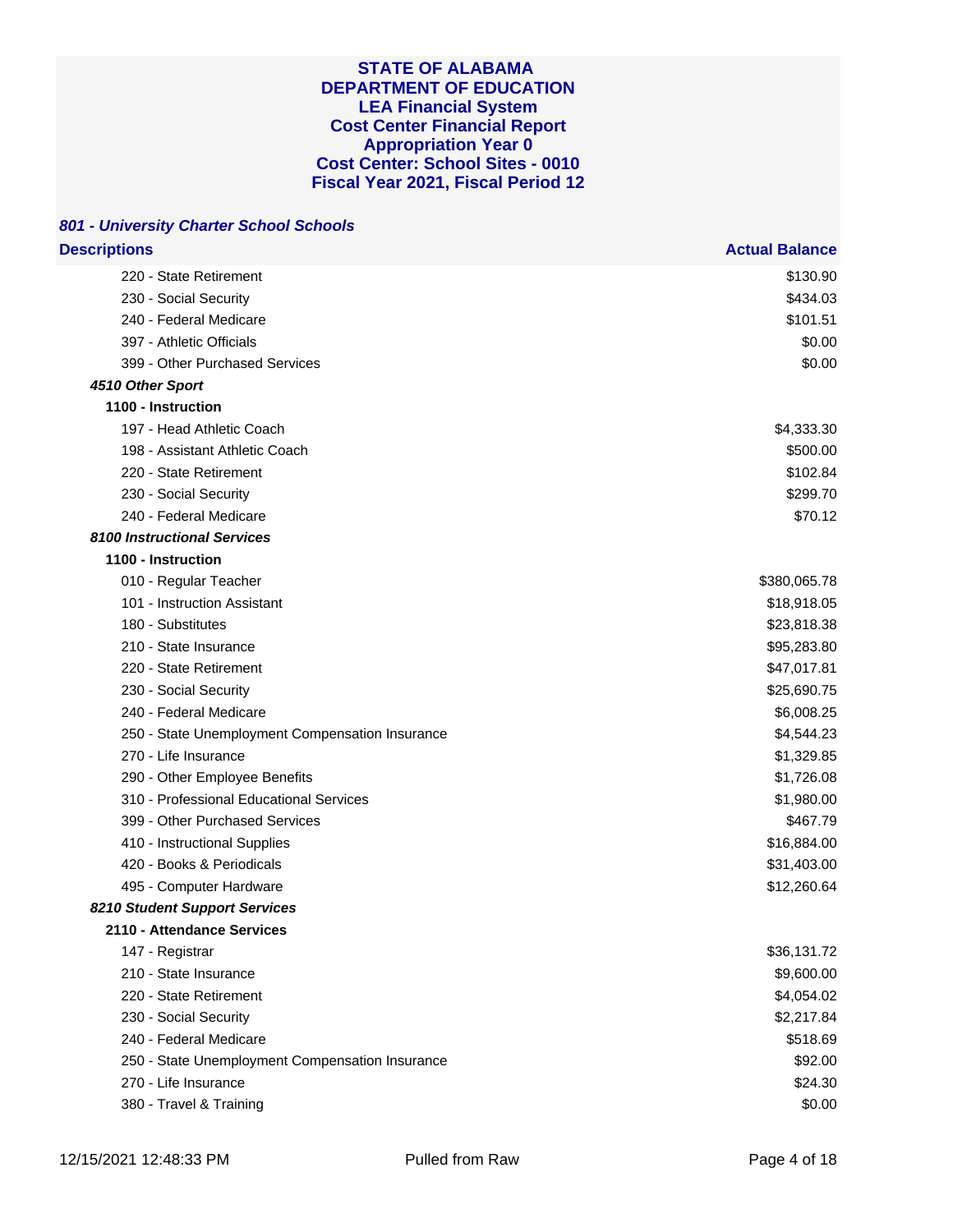## **801 - University Charter School Schools Descriptions Actual Balance**

| 2120 - Guidance and Counseling Services                   |             |
|-----------------------------------------------------------|-------------|
| 041 - Counselor (N-12)                                    | \$60,799.96 |
| 210 - State Insurance                                     | \$9,600.00  |
| 220 - State Retirement                                    | \$7,458.23  |
| 230 - Social Security                                     | \$3,690.73  |
| 240 - Federal Medicare                                    | \$863.15    |
| 250 - State Unemployment Compensation Insurance           | \$92.00     |
| 380 - Travel & Training                                   | \$480.51    |
| 480 - Other Non-Instructional Supplies                    | \$47.25     |
| 2140 - Health Services                                    |             |
| 111 - Coordinator/Asst. Coordinator                       | \$583.32    |
| 121 - Registered Nurse                                    | \$6,625.46  |
| 210 - State Insurance                                     | \$6,746.67  |
| 220 - State Retirement                                    | \$729.59    |
| 230 - Social Security                                     | \$38.73     |
| 240 - Federal Medicare                                    | \$9.07      |
| 270 - Life Insurance                                      | \$36.40     |
| 380 - Travel & Training                                   | \$423.02    |
| 480 - Other Non-Instructional Supplies                    | \$0.00      |
| 2190 - Other Student Support Services                     |             |
| 084 - Reading Coach                                       | \$613.25    |
| 114 - Technology Coordinator - Support                    | \$0.00      |
| 220 - State Retirement                                    | \$2,759.44  |
| 230 - Social Security                                     | \$1,530.81  |
| 240 - Federal Medicare                                    | \$358.01    |
| 270 - Life Insurance                                      | \$46.80     |
| 310 - Professional Educational Services                   | \$277.80    |
| 311 - Student Educational Services                        | \$2,878.00  |
| 380 - Travel & Training                                   | \$593.72    |
| 495 - Computer Hardware                                   | \$663.76    |
| 2220 - Educational Media Services                         |             |
| 421 - Textbooks                                           | \$4,439.00  |
| 8220 Instructional Staff Support                          |             |
| 2210 - Instructional Improvement & Curriculum Development |             |
| 310 - Professional Educational Services                   | \$27,767.67 |
| 380 - Travel & Training                                   | \$610.05    |
| 2215 - Instructional Staff Development Services           |             |
| 380 - Travel & Training                                   | \$2,814.00  |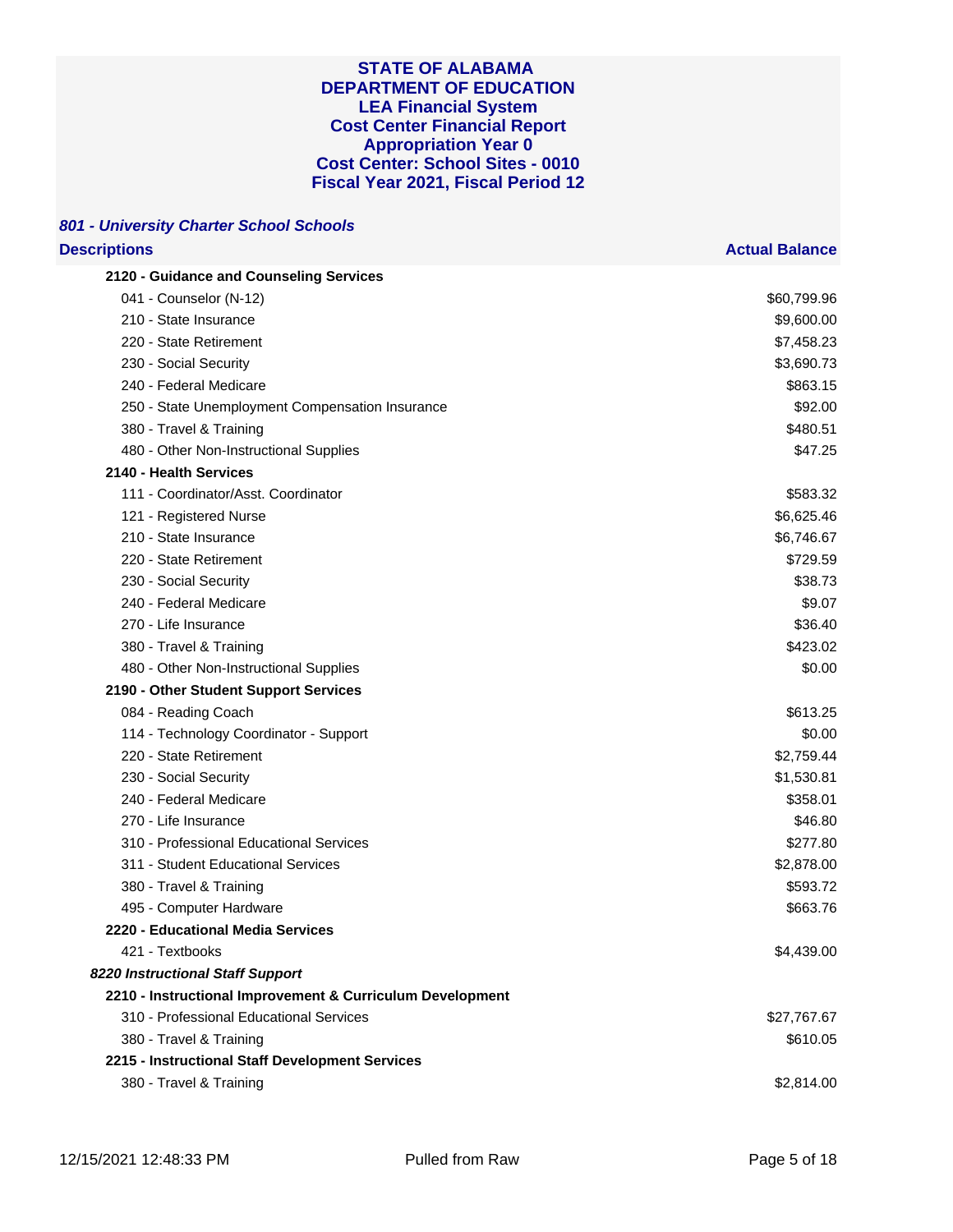## **801 - University Charter School Schools Descriptions Actual Balance**

| 8230 School Administrative Services                |             |
|----------------------------------------------------|-------------|
| 2310 - Office of School Administrator              |             |
| 021 - Principal (N-12)                             | \$99,011.68 |
| 081 - Coordinator/Director                         | \$28,666.68 |
| 210 - State Insurance                              | \$12,800.00 |
| 220 - State Retirement                             | \$15,781.04 |
| 230 - Social Security                              | \$7,555.28  |
| 240 - Federal Medicare                             | \$1,766.96  |
| 250 - State Unemployment Compensation Insurance    | \$276.00    |
| 270 - Life Insurance                               | \$46.80     |
| 380 - Travel & Training                            | \$1,261.03  |
| 480 - Other Non-Instructional Supplies             | \$3,170.97  |
| 620 - Dues & Fees                                  | \$770.00    |
| 2312 - Operation of Office of School Administrator |             |
| 142 - Receptionist                                 | \$25,908.74 |
| 210 - State Insurance                              | \$11,342.00 |
| 220 - State Retirement                             | \$2,823.31  |
| 230 - Social Security                              | \$1,352.29  |
| 240 - Federal Medicare                             | \$316.26    |
| 250 - State Unemployment Compensation Insurance    | \$92.00     |
| 8300 Operation & Maintenance                       |             |
| 3200 - Building Services                           |             |
| 171 - Custodial                                    | \$0.00      |
| 210 - State Insurance                              | \$0.00      |
| 220 - State Retirement                             | \$0.00      |
| 230 - Social Security                              | \$0.00      |
| 240 - Federal Medicare                             | \$0.00      |
| 250 - State Unemployment Compensation Insurance    | \$184.00    |
| 8600 General Administrative Services               |             |
| 6210 - General Executive Administrative Services   |             |
| 380 - Travel & Training                            | \$124.32    |
| 6310 - Fiscal Services                             |             |
| 133 - Bookkeeper                                   | \$30,850.00 |
| 210 - State Insurance                              | \$8,800.00  |
| 220 - State Retirement                             | \$3,461.37  |
| 230 - Social Security                              | \$1,660.36  |
| 240 - Federal Medicare                             | \$388.32    |
| 250 - State Unemployment Compensation Insurance    | \$92.00     |
| 380 - Travel & Training                            | \$1,417.94  |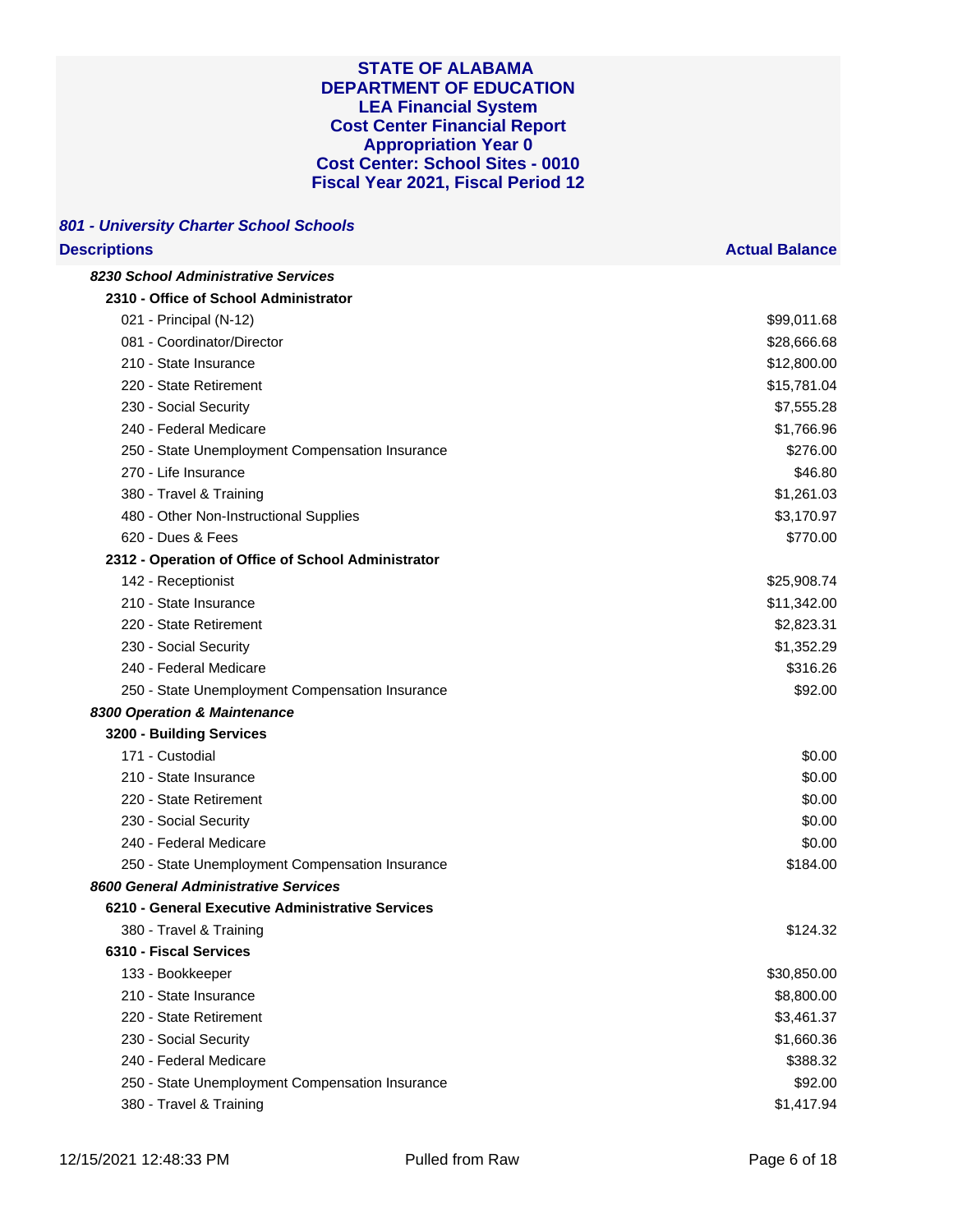| 801 - University Charter School Schools                                 |                       |
|-------------------------------------------------------------------------|-----------------------|
| <b>Descriptions</b>                                                     | <b>Actual Balance</b> |
| 6430 - Staff Services                                                   |                       |
| 312 - Staff Educational Services                                        | \$508.75              |
| 329 - Other Professional Services                                       | \$10,816.73           |
| 380 - Travel & Training                                                 | \$1,526.09            |
| 482 - Non-Instructional Software                                        | \$15,705.43           |
| 6450 - Printing, Publishing & Duplicating Services                      |                       |
| 344 - Leases                                                            | \$11,988.45           |
| 394 - Printing and Binding                                              | \$20,803.49           |
| Total for Fund Source 1110 Foundation Program Regular:                  | \$3,114,133.00        |
| 1220 School Nurses Program                                              |                       |
| 8210 Student Support Services                                           |                       |
| 2140 - Health Services                                                  |                       |
| 121 - Registered Nurse                                                  | \$63,042.00           |
| 210 - State Insurance                                                   | \$7,200.00            |
| 220 - State Retirement                                                  | \$7,565.29            |
| 230 - Social Security                                                   | \$3,908.60            |
| 240 - Federal Medicare                                                  | \$914.11              |
| Total for Fund Source 1220 School Nurses Program:                       | \$82,630.00           |
| 1221 Technology Coordinator                                             |                       |
| 8210 Student Support Services                                           |                       |
| 2190 - Other Student Support Services                                   |                       |
| 114 - Technology Coordinator - Support                                  | \$43,086.00           |
| 210 - State Insurance                                                   | \$9,600.00            |
| 220 - State Retirement                                                  | \$5,124.93            |
| 230 - Social Security                                                   | \$2,671.32            |
| 240 - Federal Medicare                                                  | \$624.75              |
| 250 - State Unemployment Compensation Insurance                         | \$261.00              |
| Total for Fund Source 1221 Technology Coordinator:                      | \$61,368.00           |
| 1226 Alabama Reading Initiative - Intervention                          |                       |
| 4300 Summer School                                                      |                       |
| 1100 - Instruction                                                      |                       |
| 410 - Instructional Supplies                                            | \$1,848.00            |
| Total for Fund Source 1226 Alabama Reading Initiative - Intervention:   | \$1,848.00            |
| 1227 Alabama Reading Initiative - Summer Reading                        |                       |
| 4300 Summer School                                                      |                       |
| 1100 - Instruction                                                      |                       |
| 010 - Regular Teacher                                                   | \$10,000.00           |
| Total for Fund Source 1227 Alabama Reading Initiative - Summer Reading: | \$10,000.00           |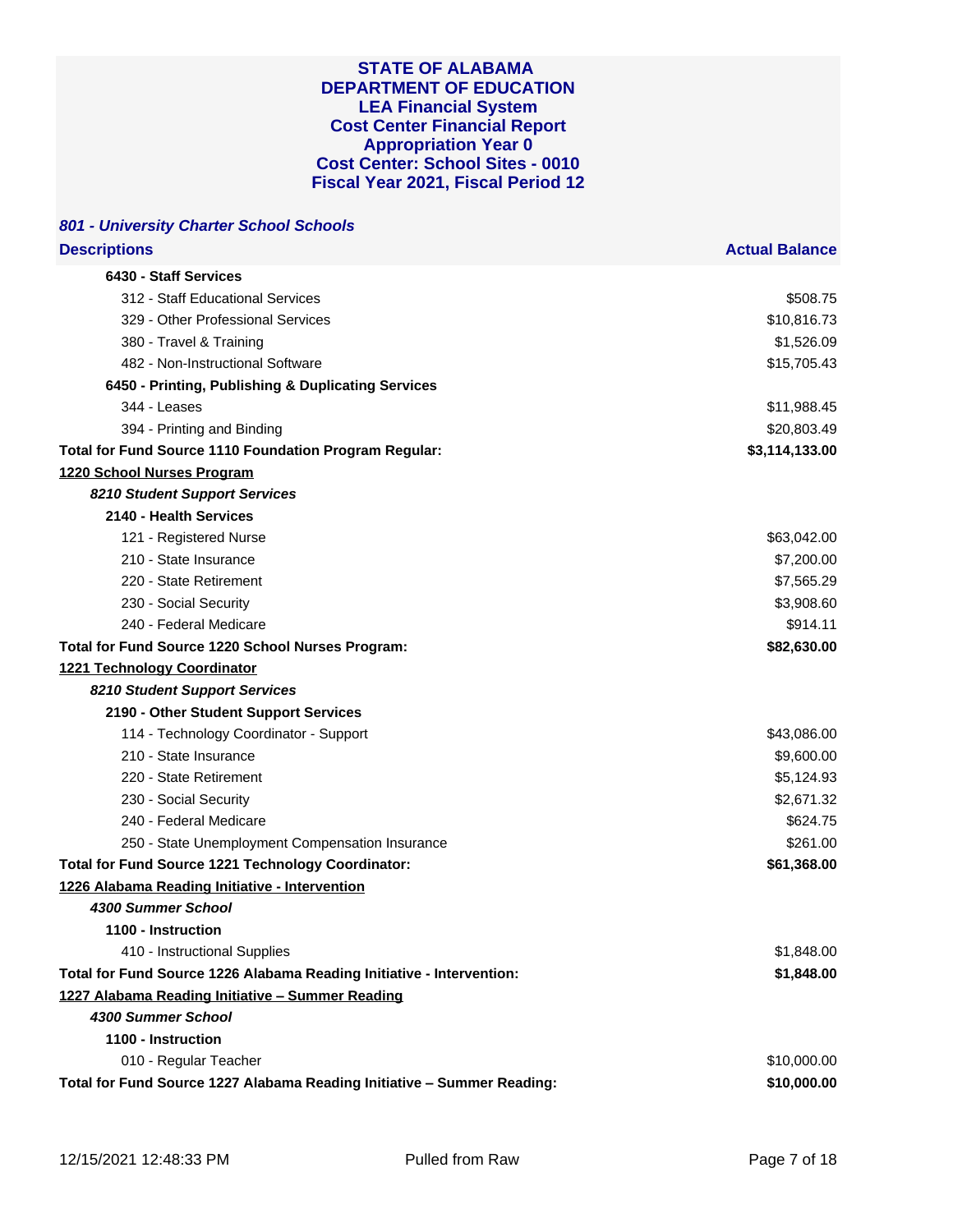| 801 - University Charter School Schools                                |                       |
|------------------------------------------------------------------------|-----------------------|
| <b>Descriptions</b>                                                    | <b>Actual Balance</b> |
| 1230 Alabama Reading Initiative                                        |                       |
| 8210 Student Support Services                                          |                       |
| 2190 - Other Student Support Services                                  |                       |
| 084 - Reading Coach                                                    | \$58,580.00           |
| 210 - State Insurance                                                  | \$9,600.00            |
| 220 - State Retirement                                                 | \$7,052.00            |
| 230 - Social Security                                                  | \$3,633.20            |
| 240 - Federal Medicare                                                 | \$849.70              |
| 250 - State Unemployment Compensation Insurance                        | \$261.00              |
| 419 - Other Instructional Supplies                                     | \$24.10               |
| Total for Fund Source 1230 Alabama Reading Initiative:                 | \$80,000.00           |
| 1252 English as a Second Language - State                              |                       |
| 8100 Instructional Services                                            |                       |
| 1100 - Instruction                                                     |                       |
| 410 - Instructional Supplies                                           | \$1,096.00            |
| Total for Fund Source 1252 English as a Second Language - State:       | \$1,096.00            |
| <b>1260 Fine Arts Initiative</b>                                       |                       |
| 1200 Elementary Program-Grades 1-6                                     |                       |
| 1100 - Instruction                                                     |                       |
| 380 - Travel & Training                                                | \$887.12              |
| 410 - Instructional Supplies                                           | \$19,112.88           |
| <b>Total for Fund Source 1260 Fine Arts Initiative:</b>                | \$20,000.00           |
| 1262 Early Childhood Classroom Assessment                              |                       |
| <b>8100 Instructional Services</b>                                     |                       |
| 1100 - Instruction                                                     |                       |
| 410 - Instructional Supplies                                           | \$2,302.00            |
| Total for Fund Source 1262 Early Childhood Classroom Assessment:       | \$2,302.00            |
| 1271 School Safety Security and Climate Program                        |                       |
| 8210 Student Support Services                                          |                       |
| 2140 - Health Services                                                 |                       |
| 111 - Coordinator/Asst. Coordinator                                    | \$25,877.00           |
| 210 - State Insurance                                                  | \$9,600.00            |
| 220 - State Retirement                                                 | \$2,903.39            |
| 230 - Social Security                                                  | \$1,604.38            |
| 240 - Federal Medicare                                                 | \$375.19              |
| 250 - State Unemployment Compensation Insurance                        | \$140.10              |
| 480 - Other Non-Instructional Supplies                                 | \$4,750.00            |
| Total for Fund Source 1271 School Safety Security and Climate Program: | \$45,250.06           |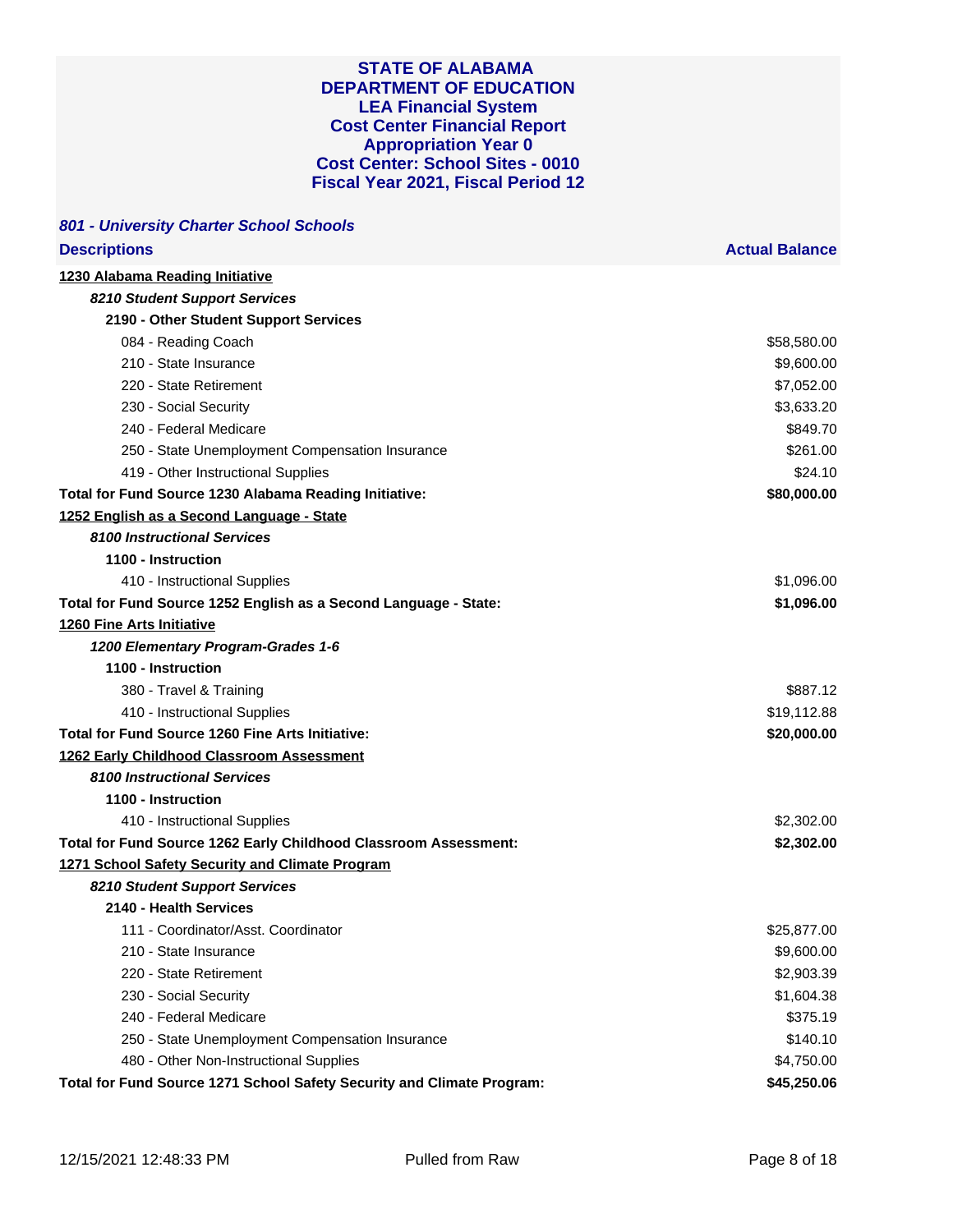| 801 - University Charter School Schools                       |                       |
|---------------------------------------------------------------|-----------------------|
| <b>Descriptions</b>                                           | <b>Actual Balance</b> |
| <b>1273 Bullying Prevention Program</b>                       |                       |
| <b>8100 Instructional Services</b>                            |                       |
| 1100 - Instruction                                            |                       |
| 410 - Instructional Supplies                                  | \$2,450.00            |
| Total for Fund Source 1273 Bullying Prevention Program:       | \$2,450.00            |
| <b>1275 Gifted Education</b>                                  |                       |
| 2800 Gifted and Talented Program                              |                       |
| 1100 - Instruction                                            |                       |
| 410 - Instructional Supplies                                  | \$1,561.00            |
| <b>Total for Fund Source 1275 Gifted Education:</b>           | \$1,561.00            |
| <b>1279 Teacher Mentoring Program</b>                         |                       |
| <b>8100 Instructional Services</b>                            |                       |
| 1100 - Instruction                                            |                       |
| 010 - Regular Teacher                                         | \$3,000.00            |
| Total for Fund Source 1279 Teacher Mentoring Program:         | \$3,000.00            |
| <b>1286 Gifted Students Competitive Grant</b>                 |                       |
| 2800 Gifted and Talented Program                              |                       |
| 1100 - Instruction                                            |                       |
| 014 - Teacher - Gifted                                        | \$6,500.00            |
| 220 - State Retirement                                        | \$808.00              |
| 230 - Social Security                                         | \$403.00              |
| 240 - Federal Medicare                                        | \$94.00               |
| 411 - Student Classroom Supplies                              | \$12,949.00           |
| 491 - Instructional Equipment                                 | \$4,396.00            |
| 495 - Computer Hardware                                       | \$4,850.00            |
| Total for Fund Source 1286 Gifted Students Competitive Grant: | \$30,000.00           |
| <b>1410 At Risk</b>                                           |                       |
| 4600 At-Risk Non Regular Day School                           |                       |
| 1100 - Instruction                                            |                       |
| 410 - Instructional Supplies                                  | \$12,160.00           |
| <b>Total for Fund Source 1410 At Risk:</b>                    | \$12,160.00           |
| <b>1415 Robotics Grant Program</b>                            |                       |
| 8100 Instructional Services                                   |                       |
| 1100 - Instruction                                            |                       |
| 410 - Instructional Supplies                                  | \$1,340.00            |
| 620 - Dues & Fees                                             | \$160.00              |
| Total for Fund Source 1415 Robotics Grant Program:            | \$1,500.00            |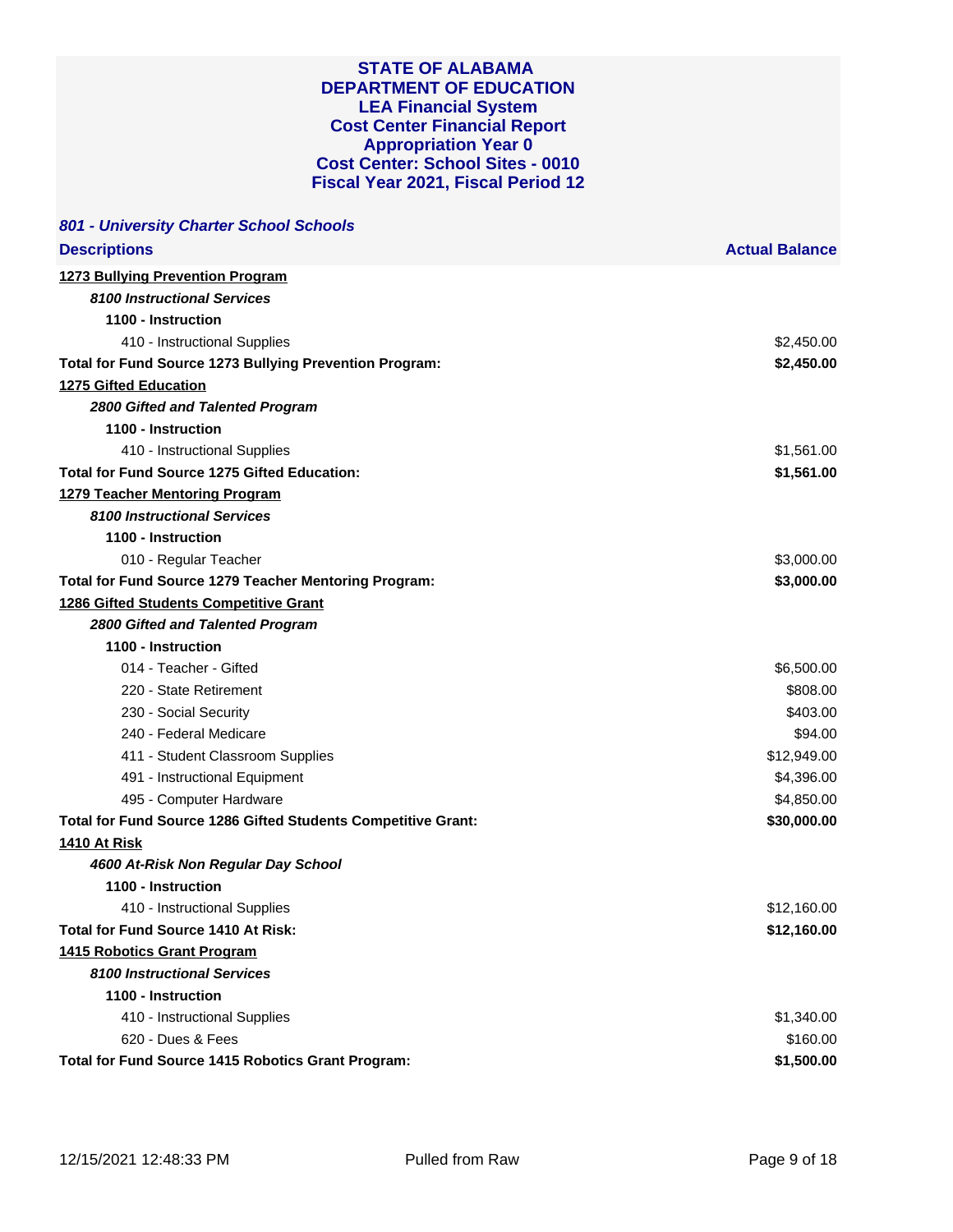| <b>Descriptions</b>                                                        | <b>Actual Balance</b> |
|----------------------------------------------------------------------------|-----------------------|
| 1720 OSR Pre-Kindergarten Program                                          |                       |
| 4711 Preschool - Regular                                                   |                       |
| 9140 - Preschool                                                           |                       |
| 010 - Regular Teacher                                                      | \$108,569.16          |
| 101 - Instruction Assistant                                                | \$45,508.15           |
| 119 - Other Administrative                                                 | \$5,000.00            |
| 210 - State Insurance                                                      | \$39,546.67           |
| 220 - State Retirement                                                     | \$17,962.38           |
| 230 - Social Security                                                      | \$9,177.22            |
| 240 - Federal Medicare                                                     | \$2,146.27            |
| 250 - State Unemployment Compensation Insurance                            | \$538.34              |
| 270 - Life Insurance                                                       | \$86.04               |
| 321 - Administrative/Agent Charges                                         | \$0.00                |
| 699 - Other Objects                                                        | \$11,103.79           |
| Total for Fund Source 1720 OSR Pre-Kindergarten Program:                   | \$239,638.02          |
| 1765 ETF Advancement and Technology Fund (2018-502)                        |                       |
| 8310 Operation & Maintenance                                               |                       |
| 3100 - Security Services                                                   |                       |
| 329 - Other Professional Services                                          | \$9,308.39            |
| 8600 General Administrative Services                                       |                       |
| 6390 - Other Business Support Services                                     |                       |
| 482 - Non-Instructional Software                                           | \$57,545.00           |
| Total for Fund Source 1765 ETF Advancement and Technology Fund (2018-502): | \$66,853.39           |
| <b>1810 State Contracts</b>                                                |                       |
| 8100 Instructional Services                                                |                       |
| 1100 - Instruction                                                         |                       |
| 410 - Instructional Supplies                                               | \$10,000.00           |
| <b>Total for Fund Source 1810 State Contracts:</b>                         | \$10,000.00           |
| 2120 Public School Fund-Capital Outlay                                     |                       |
| 9100 Capital Outlay                                                        |                       |
| 7200 - Building Acquisition and Improvements                               |                       |
| 324 - Architect                                                            | \$91,675.67           |
| 329 - Other Professional Services                                          | \$38,089.33           |
| Total for Fund Source 2120 Public School Fund-Capital Outlay:              | \$129,765.00          |
| 2210 PSCA-State Paid on Behalf of LEA                                      |                       |
| 9100 Capital Outlay                                                        |                       |
| 7200 - Building Acquisition and Improvements                               |                       |
| 324 - Architect                                                            | \$207,276.41          |
| Total for Fund Source 2210 PSCA-State Paid on Behalf of LEA:               | \$207,276.41          |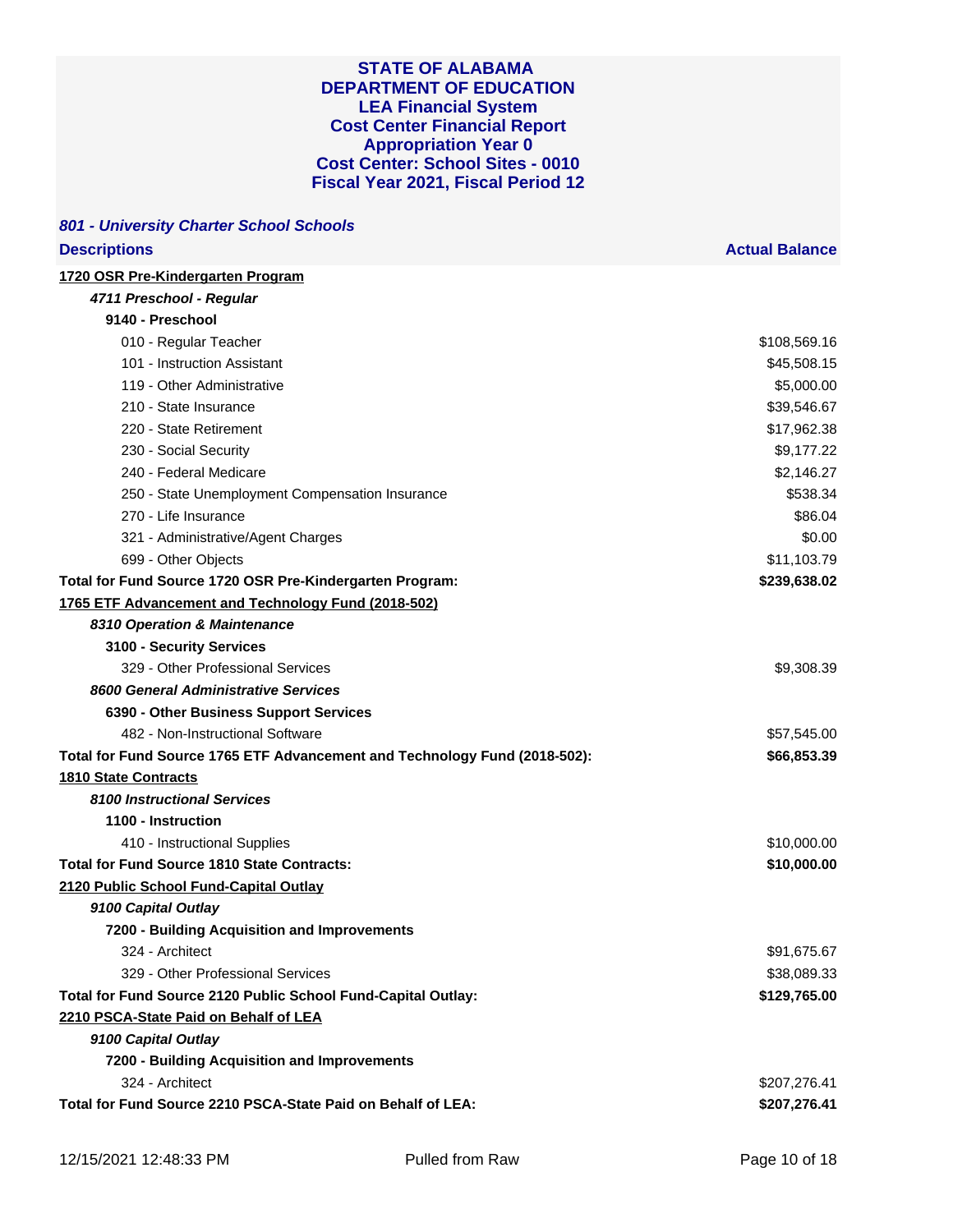| 801 - University Charter School Schools                         |                       |
|-----------------------------------------------------------------|-----------------------|
| <b>Descriptions</b>                                             | <b>Actual Balance</b> |
| 2259 Penny Trust Fund Disease Prevention                        |                       |
| 8210 Student Support Services                                   |                       |
| 2140 - Health Services                                          |                       |
| 480 - Other Non-Instructional Supplies                          | \$77.56               |
| Total for Fund Source 2259 Penny Trust Fund Disease Prevention: | \$77.56               |
| 2901 Other State Sources Default                                |                       |
| 1200 Elementary Program-Grades 1-6                              |                       |
| 1100 - Instruction                                              |                       |
| 010 - Regular Teacher                                           | \$6,000.00            |
| Total for Fund Source 2901 Other State Sources Default:         | \$6,000.00            |
| 3210 IDEA-Part B                                                |                       |
| 2900 Children with Disabilities - Other                         |                       |
| 1100 - Instruction                                              |                       |
| 010 - Regular Teacher                                           | \$52,090.72           |
| 101 - Instruction Assistant                                     | \$6,626.36            |
| 210 - State Insurance                                           | \$12,480.00           |
| 220 - State Retirement                                          | \$6,588.06            |
| 230 - Social Security                                           | \$3,640.46            |
| 240 - Federal Medicare                                          | \$851.40              |
| 250 - State Unemployment Compensation Insurance                 | \$432.00              |
| Total for Fund Source 3210 IDEA-Part B:                         | \$82,709.00           |
| 3220 Pre-School Part B-Ages 3-5                                 |                       |
| 4712 Preschool - Children with Disabilities                     |                       |
| 9140 - Preschool                                                |                       |
| 311 - Student Educational Services                              | \$4,274.00            |
| Total for Fund Source 3220 Pre-School Part B-Ages 3-5:          | \$4,274.00            |
| 3310 Basic Grant                                                |                       |
| 3800 Other Vocational Programs                                  |                       |
| 1100 - Instruction                                              |                       |
| 410 - Instructional Supplies                                    | \$8.289.00            |
| <b>Total for Fund Source 3310 Basic Grant:</b>                  | \$8,289.00            |
| <b>4110 Title I, Part A</b>                                     |                       |
| 1200 Elementary Program-Grades 1-6                              |                       |
| 1100 - Instruction                                              |                       |
| 010 - Regular Teacher                                           | \$126,824.79          |
| 210 - State Insurance                                           | \$28,800.00           |
| 220 - State Retirement                                          | \$15,218.98           |
| 230 - Social Security                                           | \$7,863.14            |
| 240 - Federal Medicare                                          | \$1,838.96            |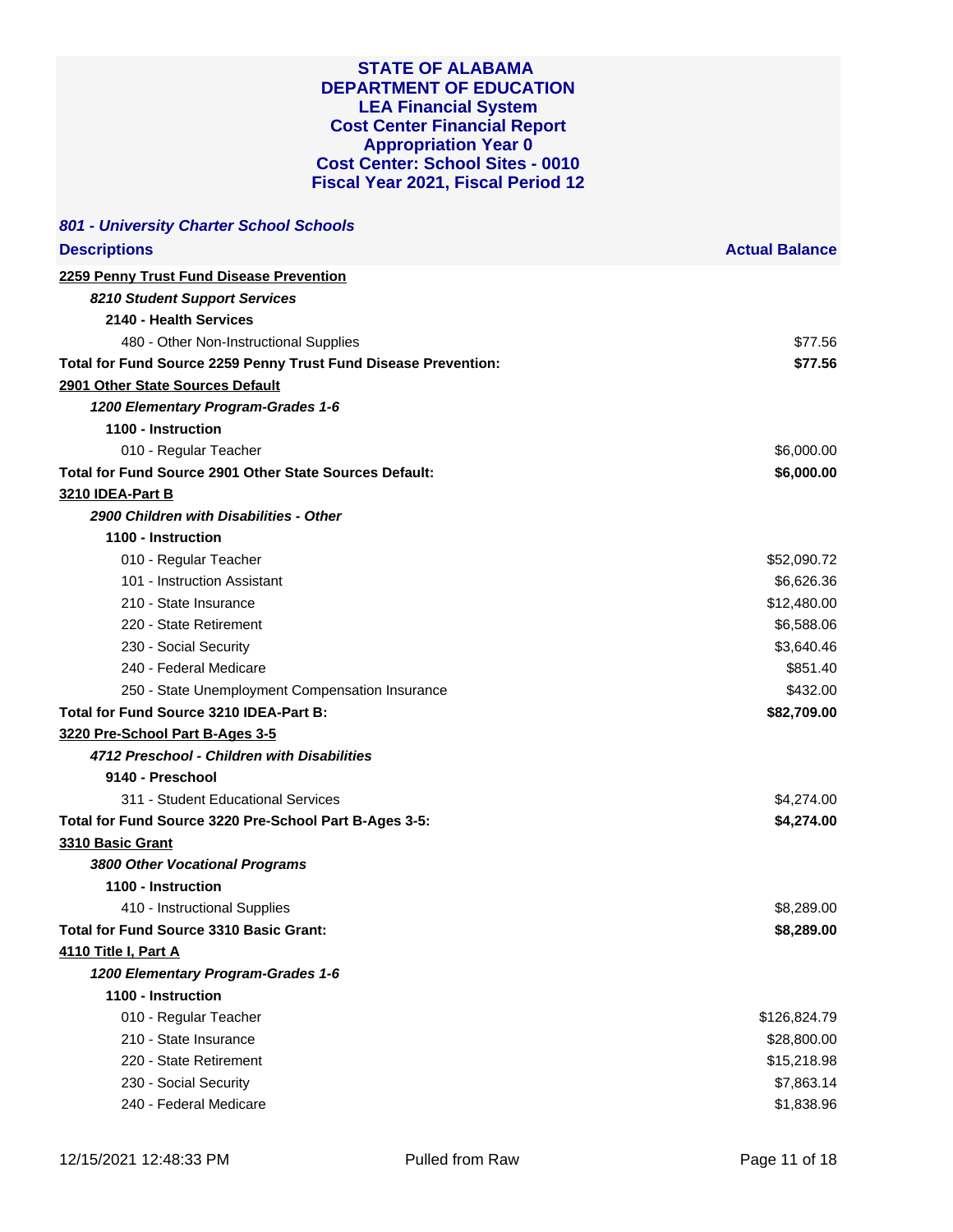| 801 - University Charter School Schools                                  |                       |
|--------------------------------------------------------------------------|-----------------------|
| <b>Descriptions</b>                                                      | <b>Actual Balance</b> |
| 250 - State Unemployment Compensation Insurance                          | \$648.00              |
| 1750 Homeless                                                            |                       |
| 2190 - Other Student Support Services                                    |                       |
| 410 - Instructional Supplies                                             | \$0.00                |
| 8690 General Administrative Services                                     |                       |
| 6490 - Other Central Support Services                                    |                       |
| 321 - Administrative/Agent Charges                                       | \$3,000.00            |
| Total for Fund Source 4110 Title I, Part A:                              | \$184,193.87          |
| 4290 CARES Act-ESSER                                                     |                       |
| <b>8100 Instructional Services</b>                                       |                       |
| 1100 - Instruction                                                       |                       |
| 010 - Regular Teacher                                                    | \$53,680.04           |
| 210 - State Insurance                                                    | \$9,600.00            |
| 220 - State Retirement                                                   | \$6,634.85            |
| 230 - Social Security                                                    | \$3,062.56            |
| 240 - Federal Medicare                                                   | \$716.23              |
| 250 - State Unemployment Compensation Insurance                          | \$52.00               |
| 270 - Life Insurance                                                     | \$44.91               |
| 311 - Student Educational Services                                       | \$9,797.00            |
| Total for Fund Source 4290 CARES Act-ESSER:                              | \$83,587.59           |
| 4291 CARES Act-GEER                                                      |                       |
| <b>8100 Instructional Services</b>                                       |                       |
| 1100 - Instruction                                                       |                       |
| 311 - Student Educational Services                                       | \$24,611.00           |
| 360 - Communication                                                      | \$1,000.00            |
| <b>Total for Fund Source 4291 CARES Act-GEER:</b>                        | \$25,611.00           |
| 4293 CARES Act - Coronavirus Relief Fund (Health)                        |                       |
| 8210 Student Support Services                                            |                       |
| 2140 - Health Services                                                   |                       |
| 121 - Registered Nurse                                                   | \$26,528.35           |
| 210 - State Insurance                                                    | \$4,800.00            |
| 220 - State Retirement                                                   | \$3,146.84            |
| 230 - Social Security                                                    | \$1,644.76            |
| 240 - Federal Medicare                                                   | \$384.66              |
| 480 - Other Non-Instructional Supplies                                   | \$17,953.88           |
| Total for Fund Source 4293 CARES Act - Coronavirus Relief Fund (Health): | \$54,458.49           |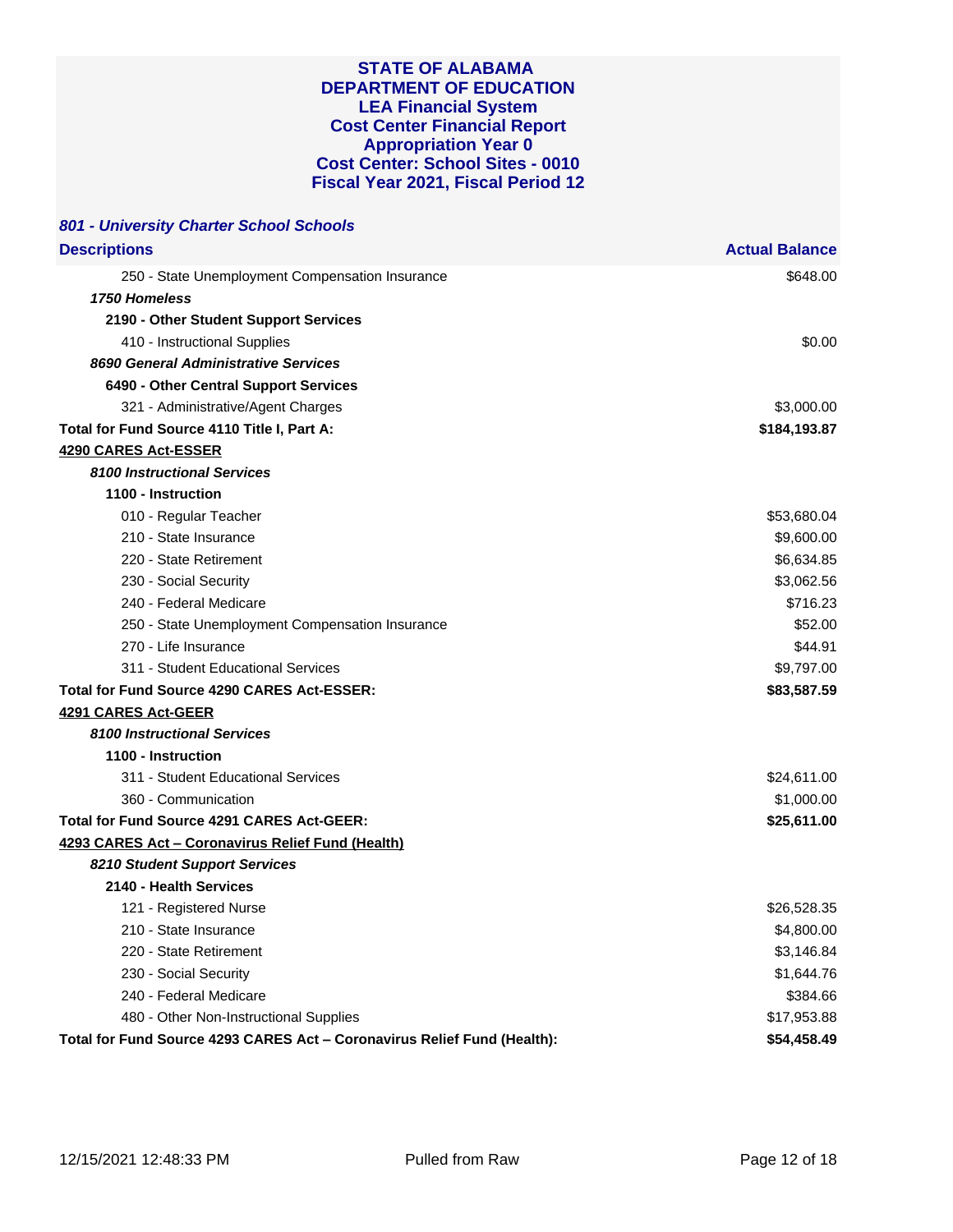| 801 - University Charter School Schools                                   |                       |
|---------------------------------------------------------------------------|-----------------------|
| <b>Descriptions</b>                                                       | <b>Actual Balance</b> |
| 4294 CARES Act - Coronavirus Relief Fund (Devices)                        |                       |
| <b>8100 Instructional Services</b>                                        |                       |
| 1100 - Instruction                                                        |                       |
| 360 - Communication                                                       | \$3,915.79            |
| 495 - Computer Hardware                                                   | \$2,769.83            |
| Total for Fund Source 4294 CARES Act - Coronavirus Relief Fund (Devices): | \$6,685.62            |
| 4296 CRRSA Act - ESSER II                                                 |                       |
| 1500 Secondary Program-Grades 7-12                                        |                       |
| 1100 - Instruction                                                        |                       |
| 380 - Travel & Training                                                   | \$1,250.25            |
| <b>8100 Instructional Services</b>                                        |                       |
| 1100 - Instruction                                                        |                       |
| 410 - Instructional Supplies                                              | \$47,129.02           |
| Total for Fund Source 4296 CRRSA Act - ESSER II:                          | \$48,379.27           |
| 5101 Food & Nutrition Fund Source-Default                                 |                       |
| 8420 Food Service Operations                                              |                       |
| 4210 - Child Nutrition                                                    |                       |
| 177 - Worker                                                              | \$5,808.38            |
| 210 - State Insurance                                                     | \$2,400.00            |
| 220 - State Retirement                                                    | \$651.70              |
| 230 - Social Security                                                     | \$307.66              |
| 240 - Federal Medicare                                                    | \$71.95               |
| 393 - Food Services                                                       | \$54,541.31           |
| 463 - Food Service Supplies                                               | \$4,660.80            |
| Total for Fund Source 5101 Food & Nutrition Fund Source–Default:          | \$68,441.80           |
| 5991 Other Federal Sources - Default                                      |                       |
| 8100 Instructional Services                                               |                       |
| 1100 - Instruction                                                        |                       |
| 410 - Instructional Supplies                                              | \$63,855.00           |
| 414 - Instructional Software                                              | \$31,174.74           |
| 491 - Instructional Equipment                                             | \$62,714.00           |
| 8210 Student Support Services                                             |                       |
| 2190 - Other Student Support Services                                     |                       |
| 114 - Technology Coordinator - Support                                    | \$19,957.00           |
| 8220 Instructional Staff Support                                          |                       |
| 2215 - Instructional Staff Development Services                           |                       |
| 380 - Travel & Training                                                   | \$35,550.08           |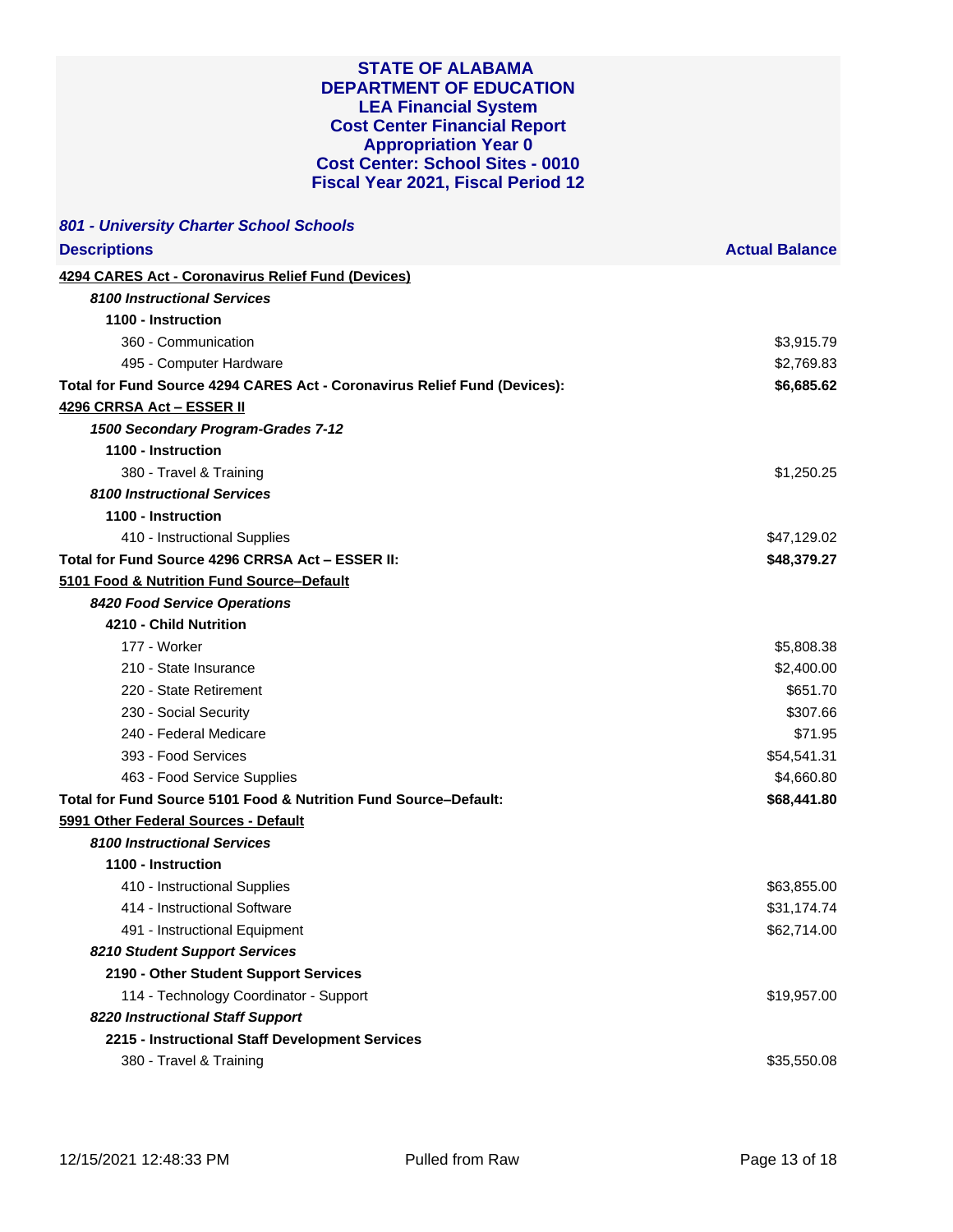| 801 - University Charter School Schools                     |                       |
|-------------------------------------------------------------|-----------------------|
| <b>Descriptions</b>                                         | <b>Actual Balance</b> |
| 8600 General Administrative Services                        |                       |
| 6210 - General Executive Administrative Services            |                       |
| 380 - Travel & Training                                     | \$0.00                |
| 6310 - Fiscal Services                                      |                       |
| 380 - Travel & Training                                     | \$542.75              |
| 6430 - Staff Services                                       |                       |
| 380 - Travel & Training                                     | \$3,335.85            |
| 482 - Non-Instructional Software                            | \$0.00                |
| 6450 - Printing, Publishing & Duplicating Services          |                       |
| 360 - Communication                                         | \$0.00                |
| Total for Fund Source 5991 Other Federal Sources - Default: | \$217,129.42          |
| 6001 Local Fund Source - Default                            |                       |
| 1100 Kindergarten Program                                   |                       |
| 1100 - Instruction                                          |                       |
| 410 - Instructional Supplies                                | \$1,364.54            |
| 1200 Elementary Program-Grades 1-6                          |                       |
| 1100 - Instruction                                          |                       |
| 410 - Instructional Supplies                                | \$299.29              |
| <b>1603 Driver Education</b>                                |                       |
| 3500 - Vehicle Services                                     |                       |
| 341 - Equipment/Vehicle Repair and Maintenance              | \$438.37              |
| 450 - Vehicle Supplies                                      | \$257.41              |
| 1640 Art, Dance & Humanities                                |                       |
| 1100 - Instruction                                          |                       |
| 410 - Instructional Supplies                                | \$2,516.54            |
| 2900 Children with Disabilities - Other                     |                       |
| 1100 - Instruction                                          |                       |
| 410 - Instructional Supplies                                | \$3,890.32            |
| 4711 Preschool - Regular                                    |                       |
| 9140 - Preschool                                            |                       |
| 101 - Instruction Assistant                                 | \$0.00                |
| 210 - State Insurance                                       | \$0.00                |
| 220 - State Retirement                                      | \$0.00                |
| 230 - Social Security                                       | \$0.00                |
| 240 - Federal Medicare                                      | \$0.00                |
| 250 - State Unemployment Compensation Insurance             | \$0.00                |
| 380 - Travel & Training                                     | \$0.00                |
| 410 - Instructional Supplies                                | \$30,601.82           |
| 480 - Other Non-Instructional Supplies                      | \$205.67              |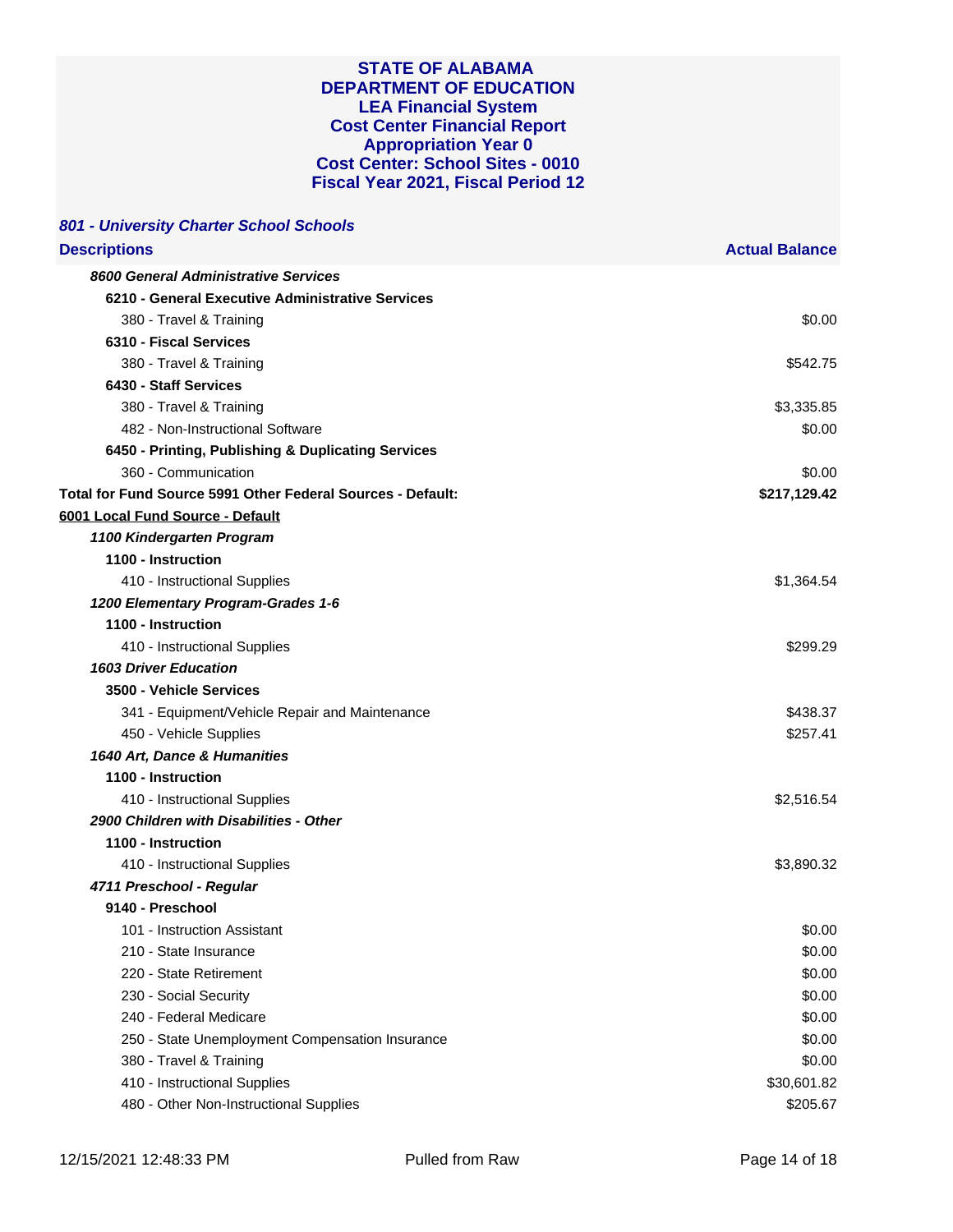| 801 - University Charter School Schools         |                       |
|-------------------------------------------------|-----------------------|
| <b>Descriptions</b>                             | <b>Actual Balance</b> |
| 699 - Other Objects                             | \$22,370.18           |
| 4800 Extended Day                               |                       |
| 9130 - Extended Day/Dependent Care              |                       |
| 109 - Other Assistant                           | \$27,290.03           |
| 199 - Other Compensation                        | \$10,600.00           |
| 230 - Social Security                           | \$2,349.14            |
| 240 - Federal Medicare                          | \$549.48              |
| 250 - State Unemployment Compensation Insurance | \$205.10              |
| 380 - Travel & Training                         | \$50.00               |
| 470 - General Supplies                          | \$1,778.31            |
| 480 - Other Non-Instructional Supplies          | \$1,511.20            |
| 699 - Other Objects                             | \$0.00                |
| <b>8100 Instructional Services</b>              |                       |
| 1100 - Instruction                              |                       |
| 360 - Communication                             | \$27,805.67           |
| 410 - Instructional Supplies                    | \$142.00              |
| 8210 Student Support Services                   |                       |
| 2110 - Attendance Services                      |                       |
| 480 - Other Non-Instructional Supplies          | \$1,334.69            |
| 2120 - Guidance and Counseling Services         |                       |
| 380 - Travel & Training                         | \$269.54              |
| 2140 - Health Services                          |                       |
| 480 - Other Non-Instructional Supplies          | \$11,006.10           |
| 2190 - Other Student Support Services           |                       |
| 380 - Travel & Training                         | \$771.15              |
| 419 - Other Instructional Supplies              | \$1,485.88            |
| 495 - Computer Hardware                         | \$1,208.42            |
| 8300 Operation & Maintenance                    |                       |
| 3200 - Building Services                        |                       |
| 171 - Custodial                                 | \$64,603.08           |
| 210 - State Insurance                           | \$17,600.00           |
| 220 - State Retirement                          | \$6,871.98            |
| 230 - Social Security                           | \$3,743.20            |
| 240 - Federal Medicare                          | \$875.43              |
| 343 - Land and Building Repair/Maintenance      | \$7,710.80            |
| 346 - Rental-Land and Building                  | \$3,873.66            |
| 347 - Custodial Services                        | \$8,653.01            |
| 440 - Maintenance & Operations Supplies         | \$1,933.97            |
| 3300 - Grounds Services                         |                       |
| 440 - Maintenance & Operations Supplies         | \$25.99               |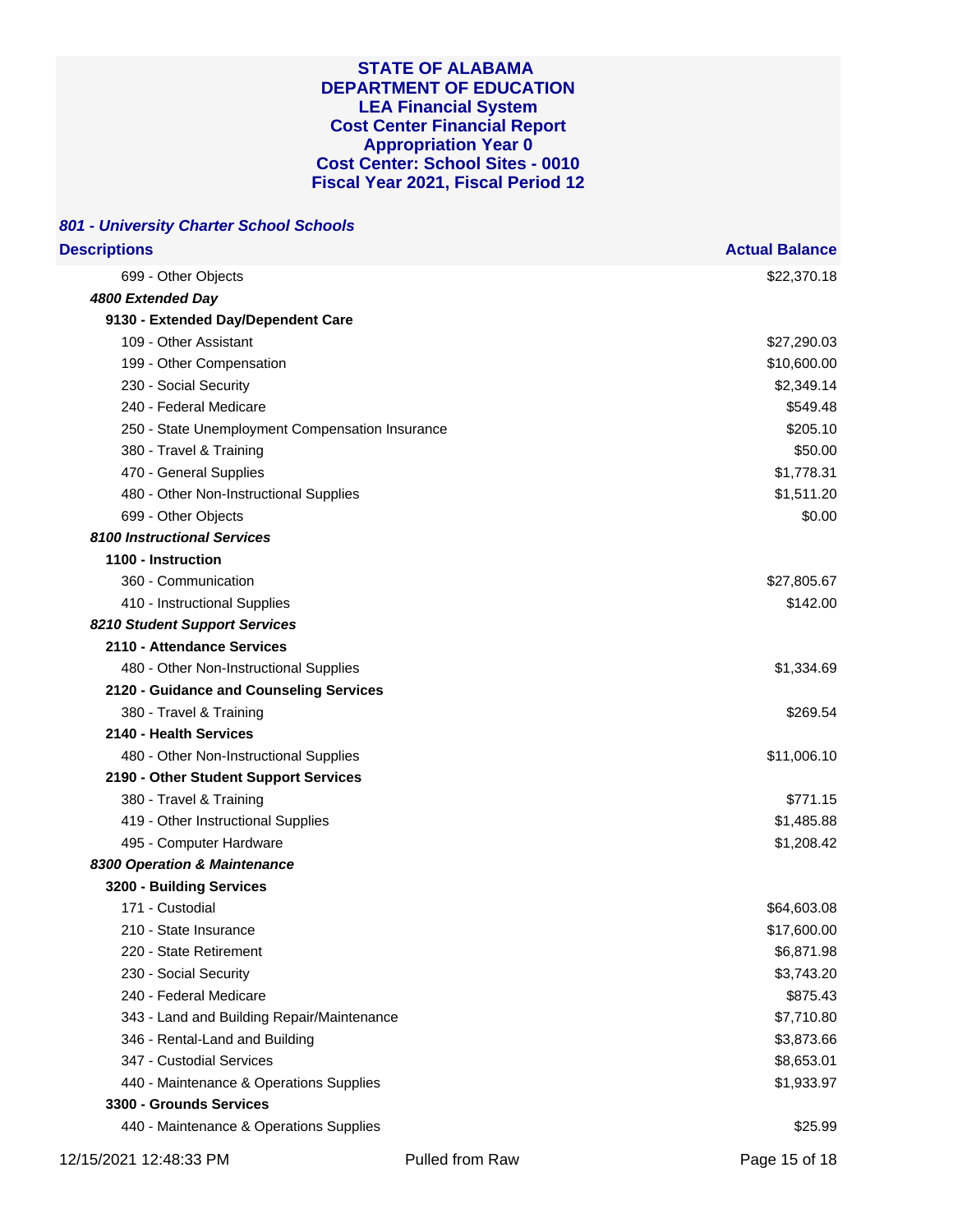| 801 - University Charter School Schools            |                 |                       |
|----------------------------------------------------|-----------------|-----------------------|
| <b>Descriptions</b>                                |                 | <b>Actual Balance</b> |
| 3900 - Other Operations & Maintenance Services     |                 |                       |
| 260 - Workers Compensation Insurance               |                 | \$10,105.00           |
| 395 - Insurance Services                           |                 | \$35,330.56           |
| 8410 Student Transportation                        |                 |                       |
| 4150 - Extra/Co-Curricular Transportation          |                 |                       |
| 161 - Bus Driver                                   |                 | \$4,681.25            |
| 230 - Social Security                              |                 | \$290.24              |
| 240 - Federal Medicare                             |                 | \$67.88               |
| 250 - State Unemployment Compensation Insurance    |                 | \$30.42               |
| 531 - School Buses                                 |                 | \$3,911.21            |
| 4170 - Transportation Vehicle Maintenance Services |                 |                       |
| 450 - Vehicle Supplies                             |                 | \$6,897.75            |
| 8420 Food Service Operations                       |                 |                       |
| 4210 - Child Nutrition                             |                 |                       |
| 393 - Food Services                                |                 | \$101,613.58          |
| 8600 General Administrative Services               |                 |                       |
| 6190 - Other Board of Education Services           |                 |                       |
| 325 - Legal Fees                                   |                 | \$26,963.00           |
| 380 - Travel & Training                            |                 | \$3,259.00            |
| 482 - Non-Instructional Software                   |                 | \$7,995.00            |
| 620 - Dues & Fees                                  |                 | \$2,950.00            |
| 6210 - General Executive Administrative Services   |                 |                       |
| 321 - Administrative/Agent Charges                 |                 | \$75,693.54           |
| 360 - Communication                                |                 | \$6,272.20            |
| 380 - Travel & Training                            |                 | \$3,364.06            |
| 470 - General Supplies                             |                 | \$2,739.21            |
| 471 - Office Supplies                              |                 | \$14.95               |
| 620 - Dues & Fees                                  |                 | \$2,241.00            |
| 6310 - Fiscal Services                             |                 |                       |
| 322 - Accounting                                   |                 | \$144,020.68          |
| 380 - Travel & Training                            |                 | \$9,585.99            |
| 471 - Office Supplies                              |                 | \$2,521.13            |
| 620 - Dues & Fees                                  |                 | \$644.72              |
| 628 - Bank Service Charges                         |                 | \$1,926.13            |
| 6430 - Staff Services                              |                 |                       |
| 380 - Travel & Training                            |                 | \$110.66              |
| 482 - Non-Instructional Software                   |                 | \$5,894.00            |
| 492 - Furniture and Fixtures                       |                 | \$574.00              |
| 6450 - Printing, Publishing & Duplicating Services |                 |                       |
| 450 - Vehicle Supplies                             |                 | \$0.00                |
| 12/15/2021 12:48:33 PM                             | Pulled from Raw | Page 16 of 18         |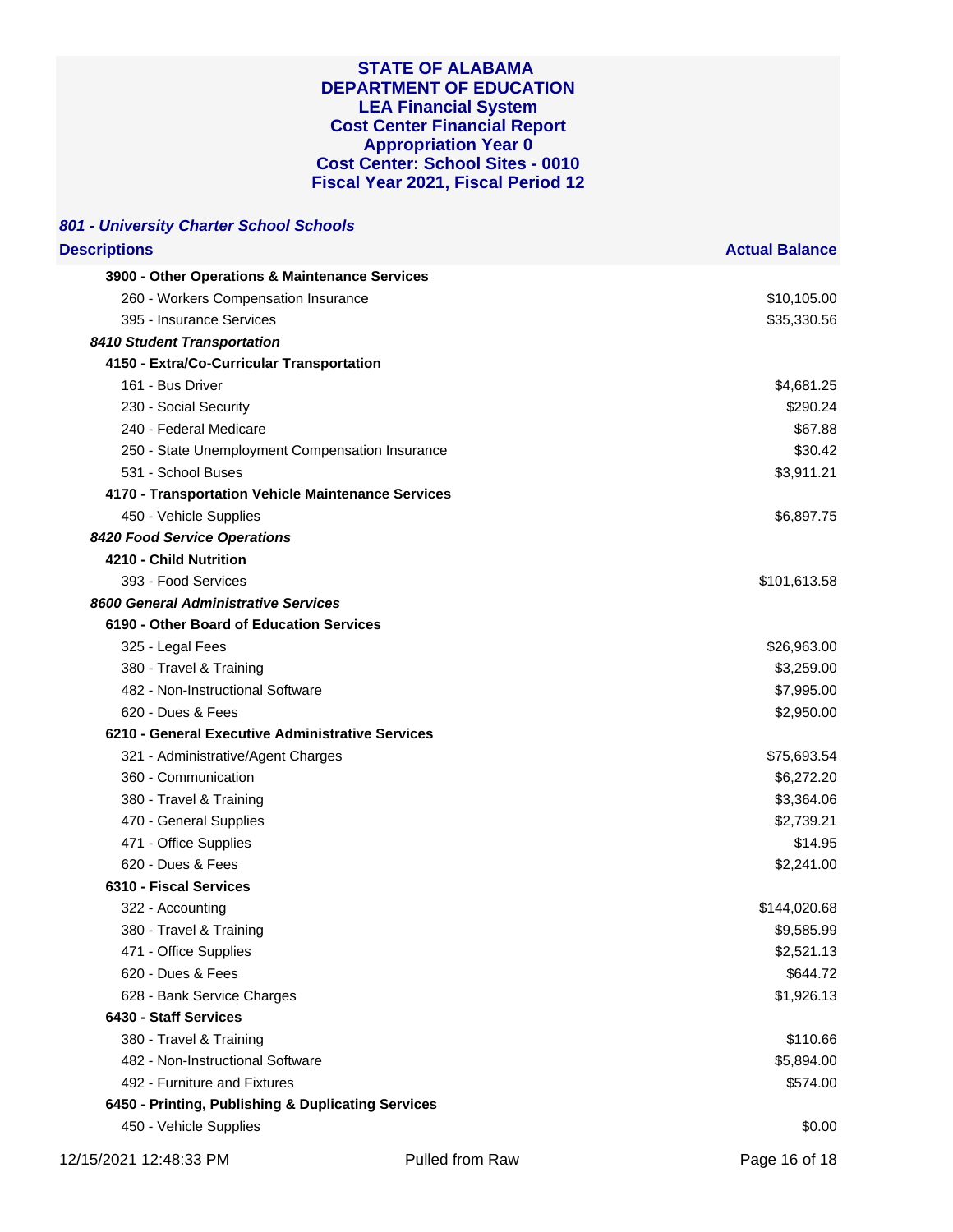| 801 - University Charter School Schools                               |                       |
|-----------------------------------------------------------------------|-----------------------|
| <b>Descriptions</b>                                                   | <b>Actual Balance</b> |
| 470 - General Supplies                                                | \$18,225.79           |
| 6490 - Other Central Support Services                                 |                       |
| 480 - Other Non-Instructional Supplies                                | \$3,140.84            |
| 482 - Non-Instructional Software                                      | \$840.36              |
| 495 - Computer Hardware                                               | \$149.26              |
| 9100 Capital Outlay                                                   |                       |
| 7200 - Building Acquisition and Improvements                          |                       |
| 324 - Architect                                                       | \$49,474.33           |
| 9540 Community Services - Other                                       |                       |
| 9320 - Civic Services                                                 |                       |
| 699 - Other Objects                                                   | \$419.77              |
| Total for Fund Source 6001 Local Fund Source - Default:               | \$798,139.48          |
| 6701 Local Food Service Fund Source - Default                         |                       |
| 8420 Food Service Operations                                          |                       |
| 4210 - Child Nutrition                                                |                       |
| 393 - Food Services                                                   | \$10,244.18           |
| Total for Fund Source 6701 Local Food Service Fund Source - Default:  | \$10,244.18           |
| 7101 Public Local School Fund Source - Default                        |                       |
| 1100 Kindergarten Program                                             |                       |
| 1100 - Instruction                                                    |                       |
| 399 - Other Purchased Services                                        | \$25.00               |
| 1200 Elementary Program-Grades 1-6                                    |                       |
| 1100 - Instruction                                                    |                       |
| 399 - Other Purchased Services                                        | \$640.00              |
| <b>4400 School Sponsored Activities</b>                               |                       |
| 1100 - Instruction                                                    |                       |
| 419 - Other Instructional Supplies                                    | \$57,521.60           |
| <b>4500 School Sponsored Athletics</b>                                |                       |
| 1100 - Instruction                                                    |                       |
| 397 - Athletic Officials                                              | \$8,740.50            |
| 399 - Other Purchased Services                                        | \$12,815.50           |
| 415 - Athletic & Physical Education Supplies                          | \$40,296.43           |
| 9540 Community Services - Other                                       |                       |
| 9320 - Civic Services                                                 |                       |
| 480 - Other Non-Instructional Supplies                                | \$87.73               |
| 699 - Other Objects                                                   | \$16,427.72           |
| 9390 - Other Community Services                                       |                       |
| 699 - Other Objects                                                   | \$29,721.64           |
| Total for Fund Source 7101 Public Local School Fund Source - Default: | \$166,276.12          |